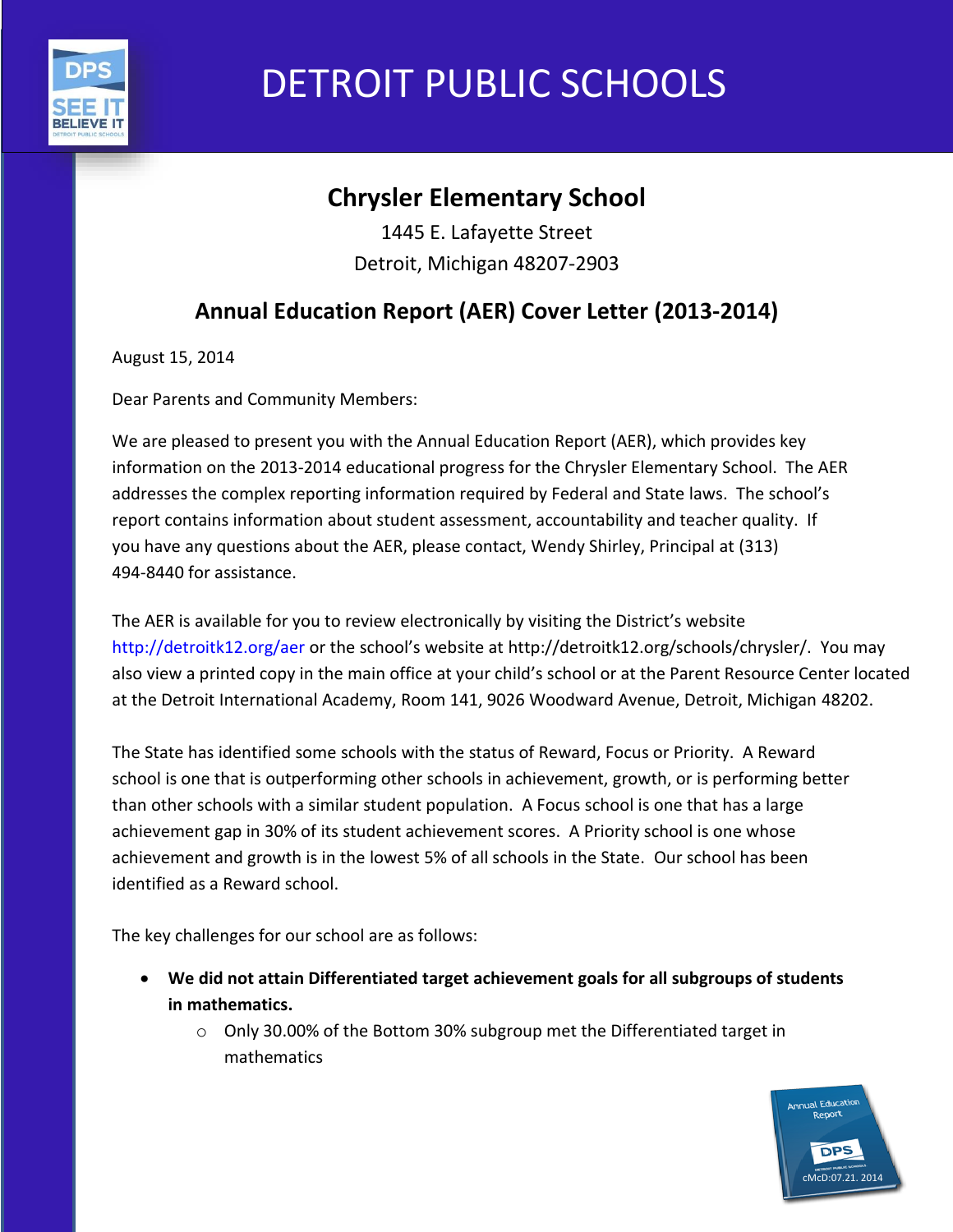We are actively working to address our Michigan School Scorecard issues, accelerate student achievement and close persistent gaps in achievement by implementing the following key initiatives:

- High fidelity in the implementation of our school-wide reading program Success for All (SFA)
- Utilization of multiple assessment measures including STAR Reading, STAR Early Literacy, Measures of Academic Progress (MAP) and SFA's Reading Roots Formal Assessments to place students in team-based, student-centered reading groups at the appropriate instructional level
- Administration of diagnostic and quarterly assessments in all content areas including reading, mathematics, science and social studies to inform instruction for students in all grades K-5
- Implementation of the School Improvement Plan with focus on the district's initiatives for supporting students with academic achievement including differentiated instruction, the Gradual Release Model and academic vocabulary instruction
- Continuation of data analysis, monitoring of teachers' instruction with provision of ongoing professional development, coaching and evaluation to continually improve teacher effectiveness
- Integration of technology across all content areas to enhance and support student learning
- Provision of student support and enrichment including Accelerated Reader/Math, chess, science fairs, etc.
- Implementation of the Common Core State Standards in all grades K-5 for effective and relevant instruction across all content areas with increased attention to depth of knowledge and text complexity
- Focus on the writing process with increased emphasis on text-based writing and development of writing portfolios in all grades K-5

## **Parent Involvement**

Chrysler parents/guardians can be involved as outlined in our Parent Involvement Policy/Plan and School-Parent Learning Compact. These documents provide for all levels of parent involvement including active participation in parent/teacher conferences, school events, parent workshops, the School Improvement Team, the Parent Advisory Council on Student Achievement (PACSA), DADS' Club and other activities. Chrysler School has a very active and involved parent community. We encourage parents to assist as classroom volunteers, field trip chaperones and in the oversight of students during arrival, dismissal and recess.

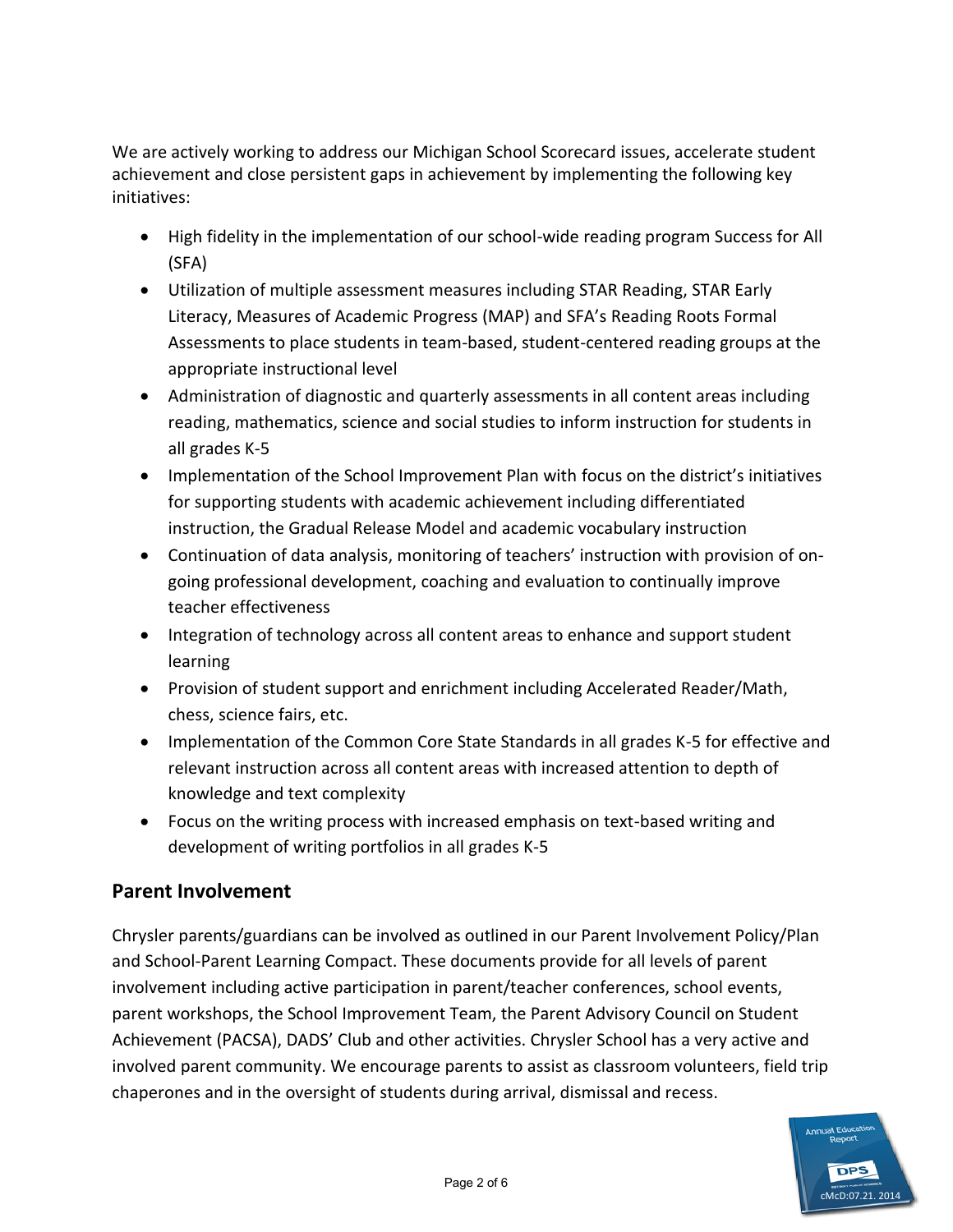State law requires that we also report additional information.

## **Process for Assigning Pupils to the School**

Detroit Public Schools has an "Open Enrollment Initiative." This initiative allows students to elect to attend any Detroit Public School without being required to live within the boundary for that school. The "Open Enrollment Initiative" does not apply to the Examination High Schools or Application Schools. Parents may enroll their child(ren) in the school of their interest as long as the school has not reached capacity for their particular grade. Enrollment preference is given to students who live within the boundary of a school.

It should also be noted that transportation will not be provided for students who select a school outside of the boundary of their home school. "Open Enrollment Initiative" resources can be found on our website at: [http://detroitk12.org/resources/prospective\\_students/](http://detroitk12.org/resources/prospective_students/)

## **School Improvement Status**

| Year      | <b>School Improvement Status</b> |
|-----------|----------------------------------|
| 2013-2014 | Reward                           |
| 2012-2013 | Reward                           |

## **School Description:**

Chrysler Elementary School, an application/examination school, challenges the minds of high achievers to set realistic goals that yield academic and social success creating a life-long learner who strives for excellence in an environment that is resourceful and respected. Please visit our website at<http://detroitk12.org/schools/chrysler/>for more detailed information about our school.

## **Detroit Public Schools' Core Curriculum:**

Consistent with the Detroit Public Schools 2013-2017 Strategic Plan**,** there are aggressive plans to accelerate the rate of student achievement and to ensure that students graduate with the academic and social skills necessary for success in college and the workplace.

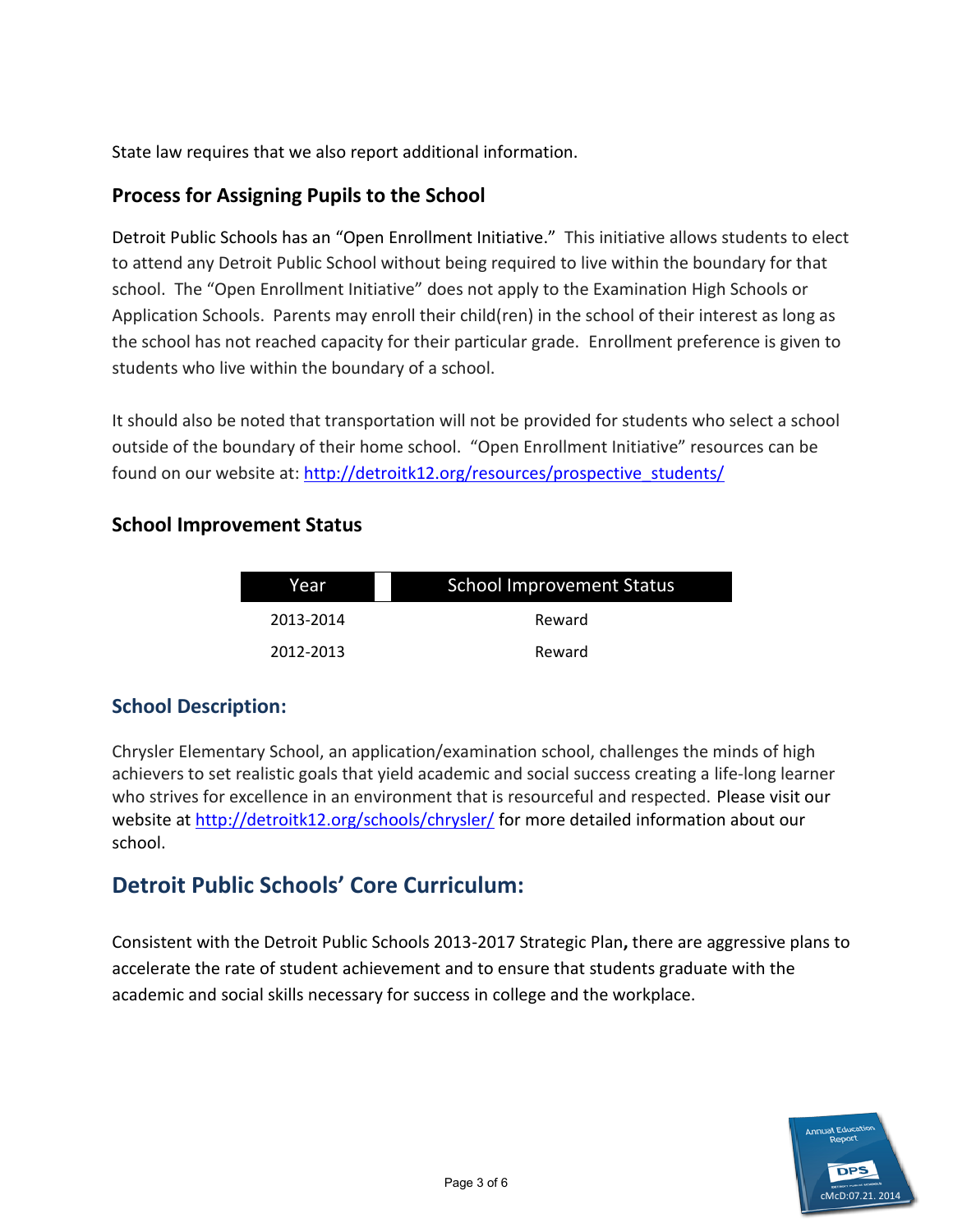## **Specific curriculum actions are based on the District's strategic plan to:**

- I. Broaden Services to Address Student Needs
- II. Support Parents and Families
- III. Offer Broad/High Quality Programs
- IV. Improve Customer Service
- V. Create Safe Learning Environments
- VI. Transform Central and School based services to serve customers better
- VII. Improve Technology
- VIII. Minimize the Impacts of Change
- IX. Foster School-Based Leadership
- X. Celebrate and Promote Success
- XI. Ensure Fiscal Stability
- XII. Improve Attendance and Discipline

The "Neighborhood-Centered, Quality Schools," Strategic Plan, is available online at [http://detroitk12.org/content/wp-content/uploads/2013/03/Strategic\\_Plan\\_DRAFT-FINAL.pdf](http://detroitk12.org/content/wp-content/uploads/2013/03/Strategic_Plan_DRAFT-FINAL.pdf)

## **Access to the Core Curriculum**

The instructional strategies and grade level expectations are aligned to the State standards and the NAEP. This represents the core curriculum, which is supported by the texts, materials, computer software and other school level resources used daily in the classrooms. All of the professional development activities are aligned to the core curriculum.

The implementation is a process delineated in the District Plan. This plan serves as the framework for each school's academic achievement plan.

The frequent monitoring of the implementation of these plans are conducted by the school diagnostic visits, review of the benchmark assessments, use of the teacher evaluation tool and adherence to the pacing calendar.

The variances from the State Plan can be found in the grade level expectations, which are also aligned to the higher standards of NAEP.

Parents/Guardians are offered classes to increase parenting skills, early childhood literacy, adult literacy and GED. During the school year, the Regional Parent Resource Center is a vehicle for parents and other community members to participate in regular and on-going informational and participatory sessions focused on curriculum and instruction. Learning Village (an online instructional management system), Web updates and semi-annual progress

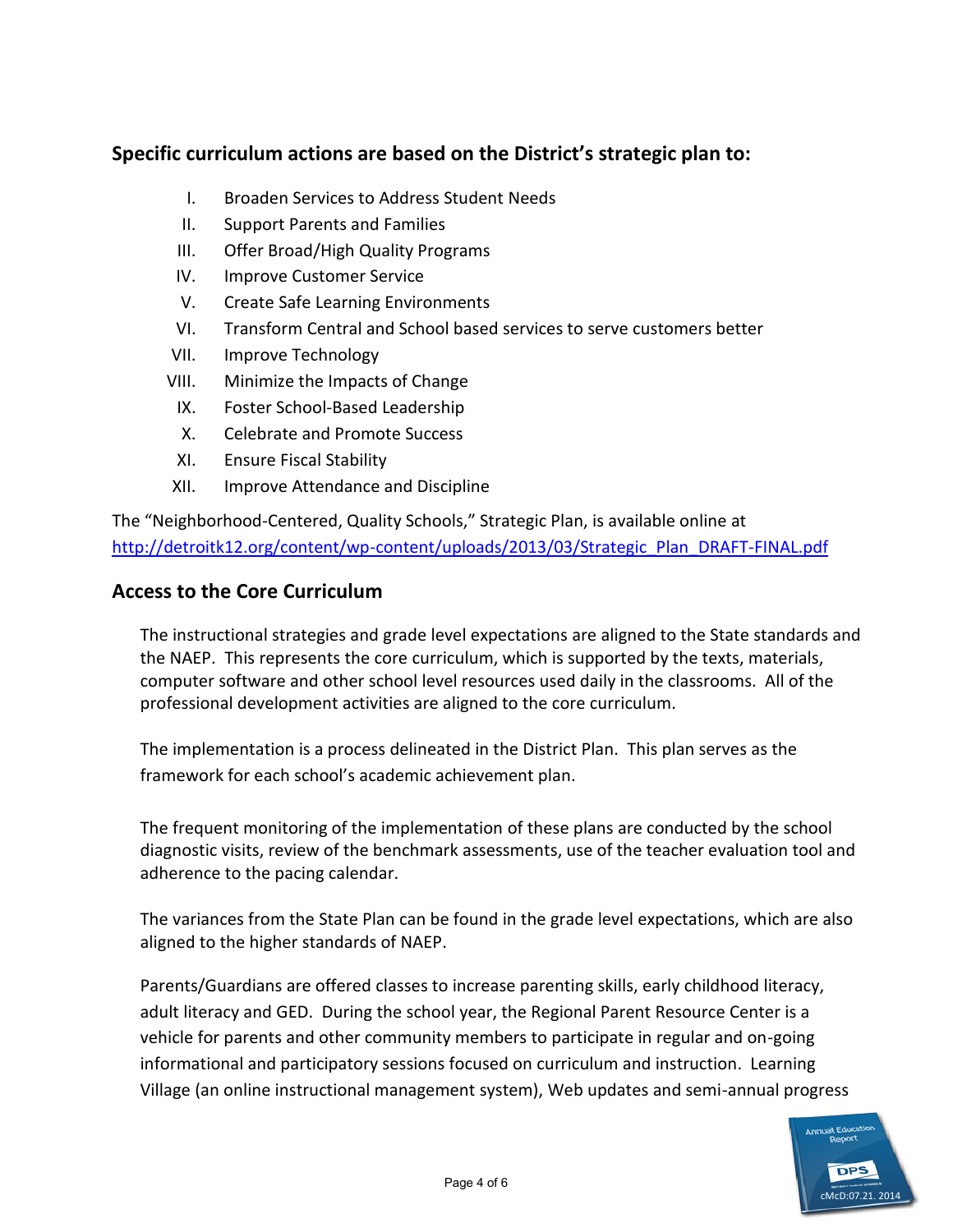reports are a means to disseminate achievement information to educators. Parents will have the opportunity to monitor students' progress, including attendance, through **Parent Connect**  in the Fall.

Detroit Public Schools Core Curriculum is currently under revision. Pacing Charts and Curriculum guides will be posted to the Division of Teaching and Learning under the Leadership page of our website in the near future.

#### **Parent Engagement**

- $\div$  Use the technology portal for parents to view daily lessons and to communicate with teachers.
- $\cdot \cdot$  Implement and follow through with the parent contracts.
- Use the Parent Resource Center to engage parents in innovative workshops and sessions that are practical and will result in parent support to students at home.

## **Student Achievement Results**

Aggregate Student Achievement Results and Detroit Public Schools Quarterly NWEA~MAP Reading and Mathematics reports for Chrysler Elementary School can be found on the Detroit Public Schools' web page at the Research, Evaluation and Assessment site at [http://detroitk12.org/data/rea/.](http://detroitk12.org/data/rea/) The following reports are available:

- District Profile Report
- Combined School Profile Reports
- Individual School Profile Reports
- Adequate Yearly Progress (AYP) Reports
- Michigan Accountability Scorecard Report
- Annual Education Report
- NWEA ~ MAP aggregate student achievement results

## **Parent-Teacher Conferences (Interactions):**

| School Year | <b>Total Parent</b><br>Interactions | Percent |
|-------------|-------------------------------------|---------|
| 2013-2014   | 301                                 | 87.0%   |
| 2012-2013   | 389                                 | 115.8%  |